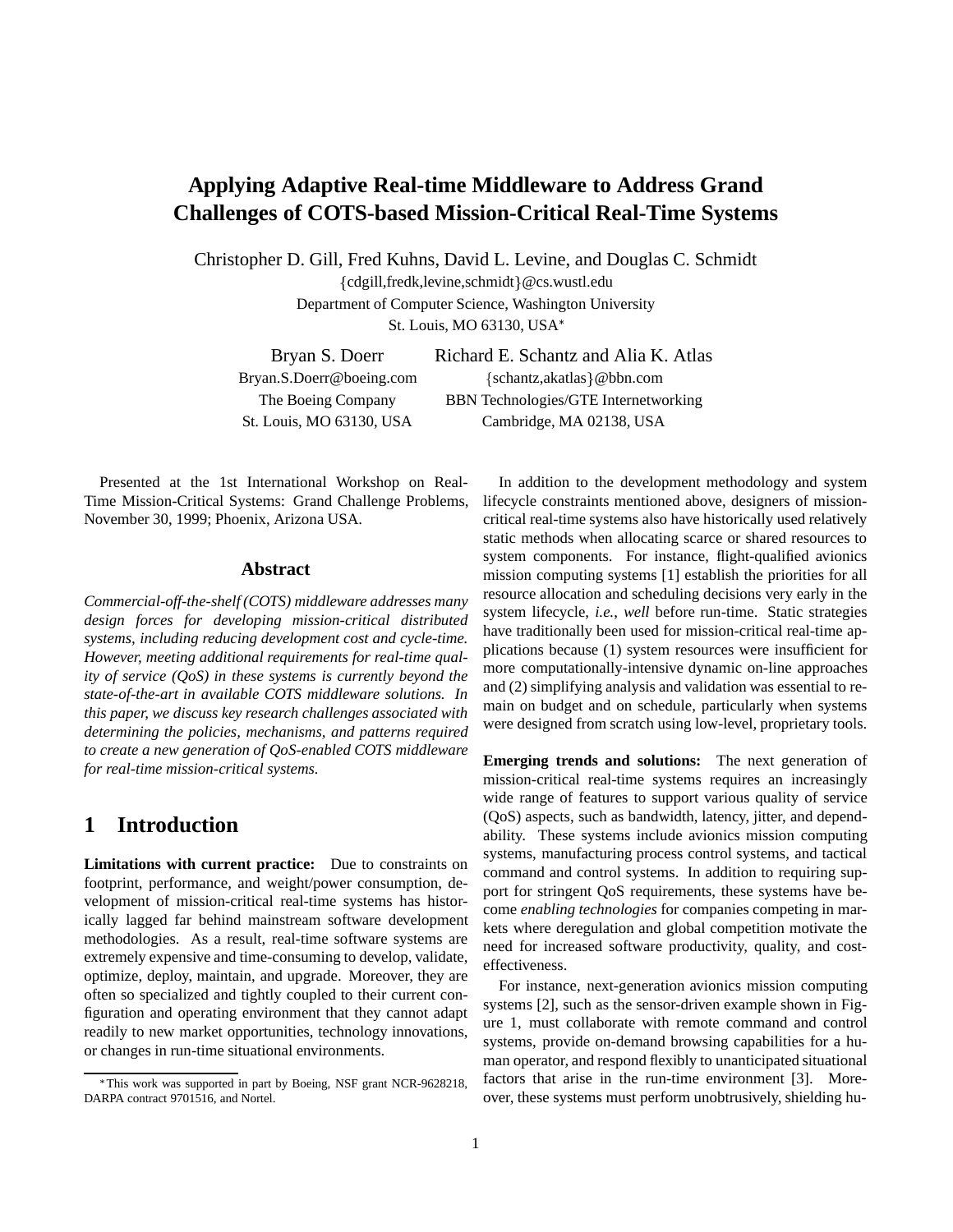

Figure 1: Sensor-driven Avionics Mission Computing Example

man operators from unnecessary details, while simultaneously communicating and responding to mission-critical information at an accelerated operational tempo.

The characteristics of next-generation real-time systems outlined above present resource requirements that can vary significantly at run-time. In turn, this increases the demands on end-to-end system resource management, thereby making it hard to simultaneously (1) create effective resource managers using traditional statically constrained allocators and schedulers and (2) achieve reasonable resource utilization. In addition, the mission-critical aspects of these systems require that they respond adequately to changing situational features in their run-time environment.

Meeting the increasing demands of next-generation realtime systems motivates the need for adaptive techniques, such as the dynamic scheduling, reconfiguration, and layered resource management techniques being explored in the context of the DARPA Quorum program [4], among others. Some of these techniques, such as the dynamic CPU scheduling strategies in TAO  $<sup>1</sup>$  [5], are intended to defer many of the resource</sup> allocation and scheduling decisions until run-time, while still providing QoS guarantees for critical operations [6].

Other Quorum technologies, such as DeSiDeRaTa  $2$  [7],

the *Quality Objects*<sup>3</sup> (QuO) distributed object middleware [8], and the RT ARM  $<sup>4</sup>$  adaptive resource manager [9], focus</sup> on monitoring and adaptive management of run-time QoS. Likewise, techniques for multi-dimensional QoS management in operating systems have been developed outside the Quorum program, including RT-Mach [10], RED-Linux [11], and Scout [12].

**Synopsis of a grand challenge:** We believe that QoSfocused research activities outlined above are necessary. However, they are not sufficient by themselves to address a key "grand challenge" facing researchers and developers: *determining the policies, mechanisms, and patterns necessary to create commercial-off-the-shelf (COTS) middleware that can meet the QoS requirements of next-generation mission-critical real-time systems*. COTS middleware resides between applications and the underlying operating systems, protocol stacks, and hardware in complex mission-critical systems [13]. Common examples of COTS *middleware*, such as the Object Management Group's (OMG) CORBA [14] and Real-time CORBA [15], Sun's Jini [16], Java RMI [17], and EJB [18] frameworks, Microsoft's DCOM [19], and IBM's MQSeries message-oriented middleware (MOM) [20].

The goal of COTS middleware is to decrease the cycle-time and effort required to develop high-quality systems by composing applications out of flexible and modular reusable software components and services, rather than building them entirely from scratch. While it is possible *in theory* to develop these complex systems from scratch, *i.e.*, without using COTS middleware, contemporary economic and organizational constraints are making it implausible to do so *in practice*. Thus, COTS middleware plays an increasingly strategic role in software intensive, real-time mission-critical systems.

**Paper organization:** The remainder of this paper is structured as follows: Section 2 describes key research challenges and design forces that must be addressed to build nextgeneration mission-critical adaptive real-time systems; Section 3 outlines the key patterns, policies, and mechanisms necessary to develop COTS middleware that possesses effective adaptive and dynamic resource management capabilities, and shows how this approach helps resolve the challenges described in Section 2; Section 4 summarizes our current progress in (1) developing adaptive and dynamic resource management techniques for COTS middleware and (2) applying them to real-time mission-critical systems; and Section 5 presents concluding remarks.

4The RT ARM was developed jointly by the Honeywell Technology Center, Texas A&M University, and the Georgia Institute of Technology.

<sup>&</sup>lt;sup>1</sup>TAO was developed at Washington University.

<sup>2</sup>DeSiDeRaTa was developed at the University of Texas, Arlington and

Ohio University.

<sup>&</sup>lt;sup>3</sup>OuO was developed at BBN Technologies.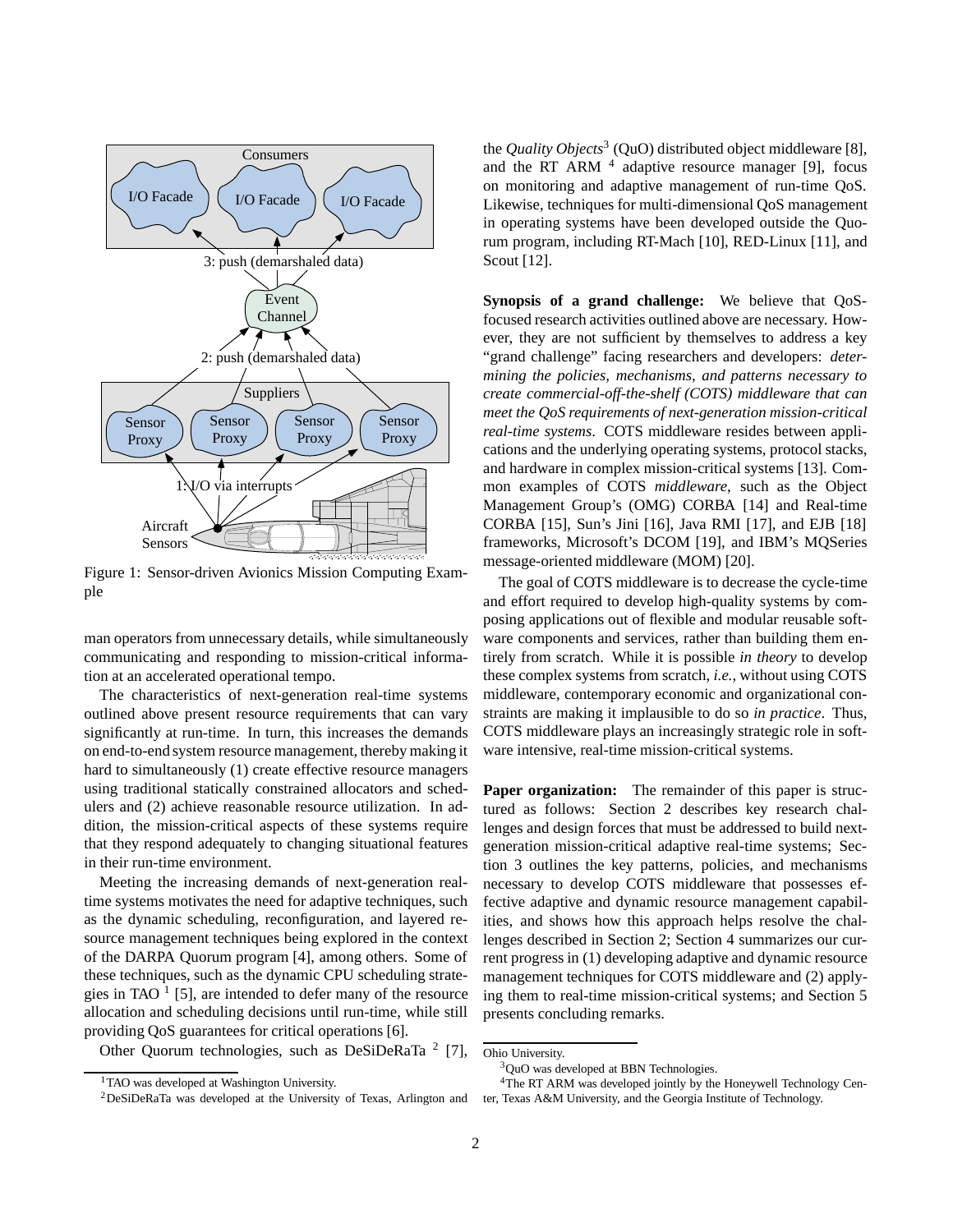# **2 Synopsis of Key Research Challenges and Design Forces**

The following design forces characterize the key research challenges we have identified based on our work developing mission-critical adaptive real-time systems [1, 8, 2, 6, 3, 21]. These forces must be addressed by researchers to ensure system correctness, adaptability, and adequate resource utilization.

**Diverse inputs:** Mission-critical systems must simultaneously use diverse sources of information, such as raw sensor data, command and control directives, and operator inputs, while sustaining real-time timing behavior.

**Diverse outputs:** Mission-critical systems often must concurrently produce diverse outputs, such as filtered sensor data, mechanical device commands, and imagery, whose solution quality and timeliness is crucial to other systems with which they interact.

**Shared resources:** Mission-critical and/or time-critical operations must effectively share resources with operations that possess less stringent timing or criticality constraints.

**Critical operations:** Systems with hard timing constraints for mission-critical operations must insulate mission-critical operations from the resource demands of non-critical operations.

**High availability:** Systems must react to hardware failures and network topology changes, and return to correct real-time operation within a bounded interval after such a failure or change.

**Diverse resource management goals:** Systems must balance different and sometimes competing resource management goals involving different kinds of resources, *e.g.*, maximizing utilization of the CPU or sharing link bandwidth fairly between threads at the same priority.

**End-to-end requirements:** Many mission-critical real-time systems operate in heterogeneous environments, and must manage distributed resources to enforce QoS requirements end-to-end. For example, such systems may need to manage resource allocations consisting of several end-system CPUs and network links along a request-response path between client and server endsystems.

**Programming models:** Developers of real-time systems must be able to trade off the relative complexity of different programming models, which can increase or decrease system development time and effort, with the real-time system performance benefits that each programming model provides.

**System configuration:** Developers of real-time systems must be able to control the internal concurrency, resource management, and resource utilization configurations throughout middleware and applications, to provide the necessary level of end-to-end quality of service (QoS) to applications.

**System adaptation:** The system must be able to (1) reflect on situational factors as they arise dynamically in the run-time environment and (2) adapt to these factors while preserving the integrity of key mission-critical activities. Operators must be insulated from the programming model for resource management, *e.g.*, via a set of suitable abstractions for communicating operator QoS requirements and monitoring/controlling the received QoS.

**Development time and cost management:** The time and effort expended to develop, validate, optimize, deploy, maintain, and upgrade mission-critical systems must be managed very carefully across an entire product line [21]. Thus, to achieve an effective economy of scale, a significant portion of the cost required to develop software for a particular application or system should be amortized across the development lifecycles of other applications and systems in a product line.

# **3 Proposed Solution: Adaptive Realtime COTS Middleware**

## **3.1 Overview of Real-time COTS Middleware**

Although some operating systems, networks, and protocols now support real-time scheduling, they do not provide *integrated* end-to-end solutions. For instance, research on QoS for ATM networks has focused largely on policies and mechanisms for allocating network bandwidth on a virtualcircuit basis. Likewise, recent research on Internet2 topics has focused on either specific signaling and enforcement mechanisms (such as RSVP [22]) or on broadly based and global resource sharing techniques (such as Differentiated Services [23]). In addition, research on real-time operating systems [24] has focused largely on avoiding priority inversions and non-determinism in synchronization and scheduling mechanisms for multi-threaded applications.

In general, QoS research on networks and operating systems has not addressed key requirements and end-to-end usage characteristics of mission-critical real-time systems developed using COTS middleware. In particular, existing approaches have not focused on providing both a *vertically* (*i.e.*, network interface  $\leftrightarrow$  application layer) and *horizontally* (*i.e.*, end-toend) integrated solution that provides a higher-level service model, or global policy framework, to developers and endusers. Determining how to map (1) the results from earlier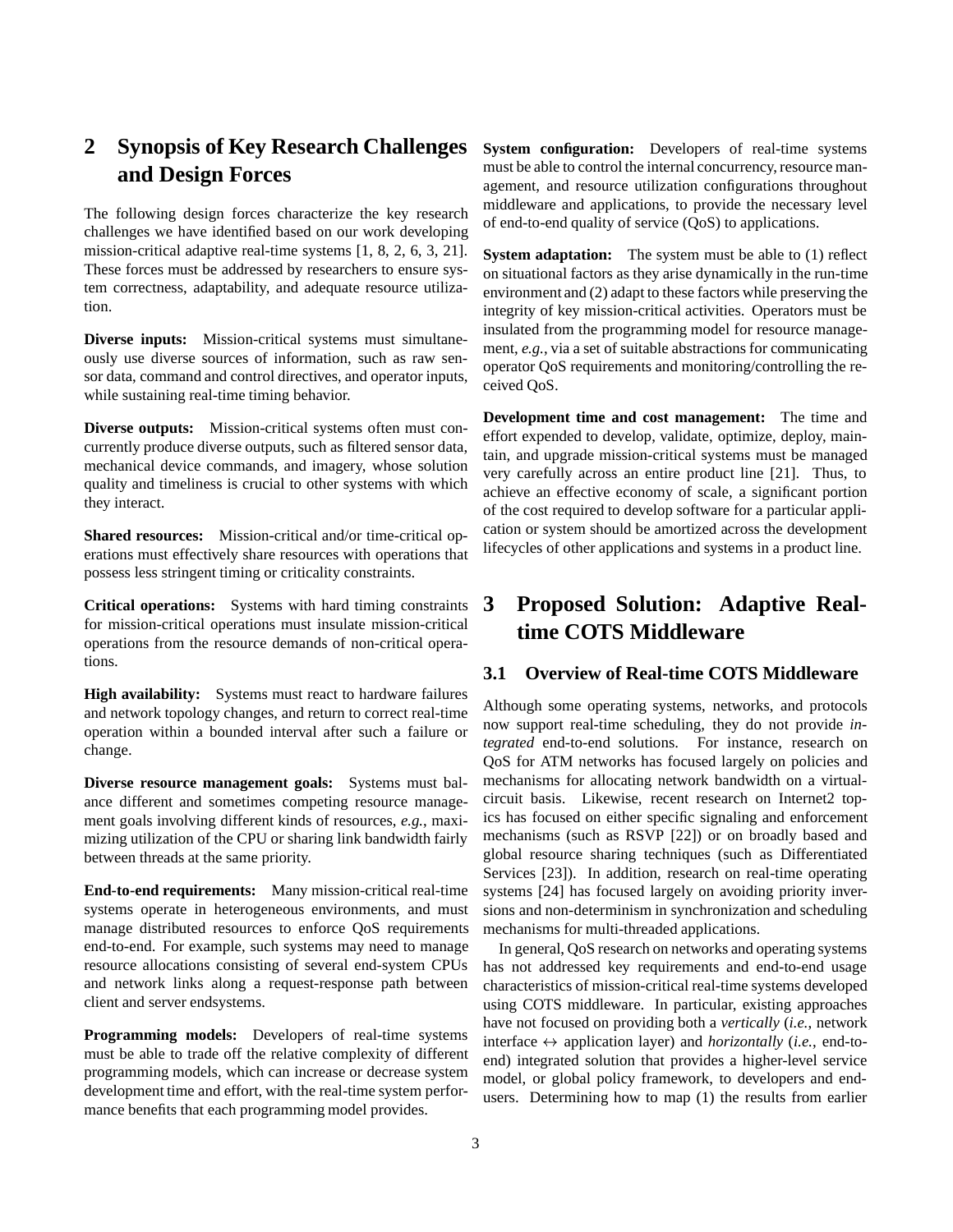QoS research on global policies and local enforcement techniques onto (2) adaptive real-time COTS middleware is an important open research issue that is crucial to solve the grand challenges of mission-critical real-time systems.

To meet these research challenges, and to resolve the key design forces described in Section 2, we believe it is necessary to devise an architectural framework that preserves the benefits of existing research areas, while simultaneously defining new protocols and interfaces that encompass the end-to-end network and host resources needed to adequately characterize operations that require the cooperation of multiple systems. One promising architectural framework that meets these requirements is based on the Real-time CORBA specification [15], which is a COTS middleware standard that supports end-toend predictability for operations in *fixed-priority*<sup>5</sup> CORBA applications.

As shown in Figure 2, the Real-time CORBA specifica-



Figure 2: Features in the Real-Time CORBA Specification

tion defines standard APIs and policies that allow applications to configure and control (1) *processor resources* via thread pools, priority mechanisms, intra-process mutexes, and a global scheduling service, (2) *communication resources* via protocol properties and explicit bindings, and (3) *memory resources* via request queues and bounded thread pools.

The remainder of this section is structured as follows: Section 3.2 articulates steps that are necessary to resolve the key design forces described in Section 2; Section 3.3 describes steps that are beneficial, but not strictly required; Section 3.4 identifies risky or detrimental steps that should be avoided to achieve the full potential of COTS middleware for missioncritical real-time systems; finally, Section 3.5 relates the adaptive and dynamic middleware techniques presented in this paper (1) to static approaches that have been used historically to develop real-time mission-critical systems and (2) to the dynamic and adaptive techniques developed by the operating system and networking research communities.

### **3.2 Necessary Requirements**

We believe that a major step toward achieving vertical and horizontal integration of QoS management capabilities into middleware for mission-critical real-time systems will occur when the level of abstraction used by developers is raised above the OS-level and network-level APIs provided by current COTS tools and run-time software. One of the key leverage points for emerging COTS middleware-based abstractions is that it is the first protocol/interface layer to encompass both the network and host resources needed to adequately characterize operations that require the cooperation of multiple systems using standard APIs and components.

The following requirements must be met to enable developers of mission-critical adaptive real-time middleware and applications to meet the key research challenges and design forces described in Section 2.

**Achieve systematic reuse through COTS middleware frameworks:** Given sufficient time and effort, it is possible to achieve the specific requirements of mission-critical realtime systems in an *ad hoc* manner. In practice, however, the competitive business environment in which these systems are developed places increasingly stringent constraints on time and budgets for software development. Furthermore, the increasing scarcity of qualified software professionals exacerbates the risk of failing to complete mission-critical projects, unless the scope of software development required for each project can be tightly constrained.

For these reasons, it is necessary that mission-critical realtime systems be built as much as possible from *reusable COTS middleware components*. Figure 3 illustrates the following two layers of middleware that can reside between the (1) underlying OS and protocol stacks and (2) applications and services.

 **Low-level middleware:** This layer encapsulates core OS communication and concurrency services to eliminate many tedious, error-prone, and non-portable aspects of developing and maintaining distributed applications using lowlevel network programming mechanisms, such as sockets. A widely-used example of low-level middleware for realtime systems is the ADAPTIVE Communication Environment (ACE) [26].

<sup>5</sup>Subsequent OMG specifications are standardizing dynamic scheduling techniques, such as deadline-based [11] or value-based [25] scheduling.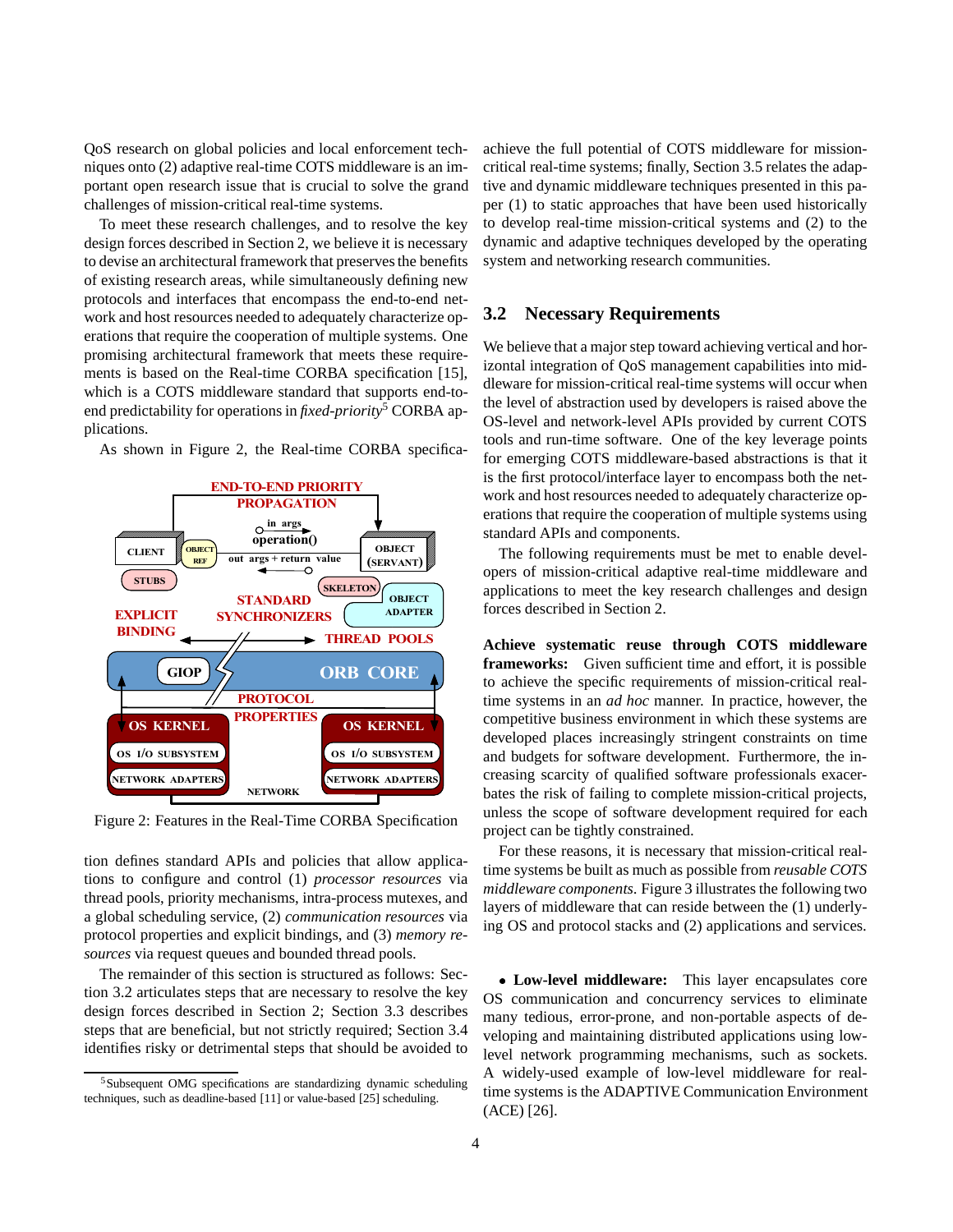

Figure 3: Layers of Middleware

 **Higher-level middleware:** This layer builds upon the lower-level middleware to automate common network programming tasks, such as parameter marshaling/demarshaling, socket and request demultiplexing, and fault detection/recovery. At the heart of higher-level real-time middleware is Real-time CORBA [14, 15].

In general, employing low-level and higher-level COTS middleware has the following benefits: (1) it shields software developers from low-level, tedious, and error-prone details, such as socket level programming [27], (2) it provides a consistent set of higher-level abstractions [6, 8] for developing adaptive mission-critical real-time systems, (3) it leverages previous design and development expertise by capturing implementations of key design patterns [28] in reusable frameworks, and (4) it amortizes software lifecycle costs across many development efforts.

**Componentized services:** Figure 3 also illustrates how a layer of standard service components can be supported atop the COTS middleware. These components [29] provide domain-independent capabilities that can be reused by various applications. Common services [30] include persistence [31], security [32], transactions [33], fault tolerance [34], and concurrency [35]. For example, it is essential to provide higherlevel services that allow the system to effectively manage system resources. These distributed services manage key system aspects, such as global scheduling parameters, I/O bandwidth, memory allocation, or work loads.

More specifically, typical mechanisms managed by global resource services include end-to-end global thread priorities, pluggable mappings of global thread priorities into native endsystem thread priorities, thread pools, and synchronization primitives, such as mutexes and semaphores. These mechanisms are important building blocks and must be both accessible through and configurable by the adaptive real-time middleware.

**Embed configurable policies:** Providing predictable endto-end performance requires the collaboration of different policies and mechanisms at different locations and architectural levels in the system. This mandates a framework that supports configurable dynamic and/or adaptive resource management policies at different points along a system requestresponse or request-execution path to meet different and changing conditions.

For example, to minimize the resource demands of noncritical, time-bounded operations, each of several identified decision points along a request-response path can check whether a request for such an operation is still "on schedule" to meet its deadline. If an operation cannot meet its deadline, the request may be dropped and/or an exception propagated back to the originating client.

**Flexibly specify QoS attributes:** Middleware must provide flexible interfaces that allow applications to specify which QoS attributes are (1) considered by resource allocation policies, (2) propagated with requests, or (3) specified by an application. For example, applications may want to specify general QoS attributes, such as execution deadlines, rates, or throughput reservations. Likewise, applications should be able to use middleware APIs to specify application QoS, *e.g.*, to define deadlines for individual end-to-end requests or transactions. The middleware is also responsible for mapping these higherlevel specifications onto lower-level OS mechanisms, which deal with I/O bandwidth, local thread scheduling parameters, and other lower-level QoS attributes and enforcement mechanisms.

**Standardization:** Standards for dynamic and adaptive resource management in COTS middleware should be based on operational systems used *in practice* or on prototypes that reflect key aspects of real-world applications. This helps ensure that the results of standardization efforts will reflect, rather than invent, realistic dynamic and adaptive resource management strategies. If a standard attempts to invent solutions to dynamic and adaptive resource management for COTS middleware prior to sufficient practical experience being gained with such systems, it increases the risk of excluding key algorithms and implementation techniques that are crucial for important use-cases.

For example, in Section 3.3, we describe notification of failure as a beneficial feature for many real-time systems, but one that is not feasible in some use-cases. Nuances such as this abound in active research areas, such as QoS management for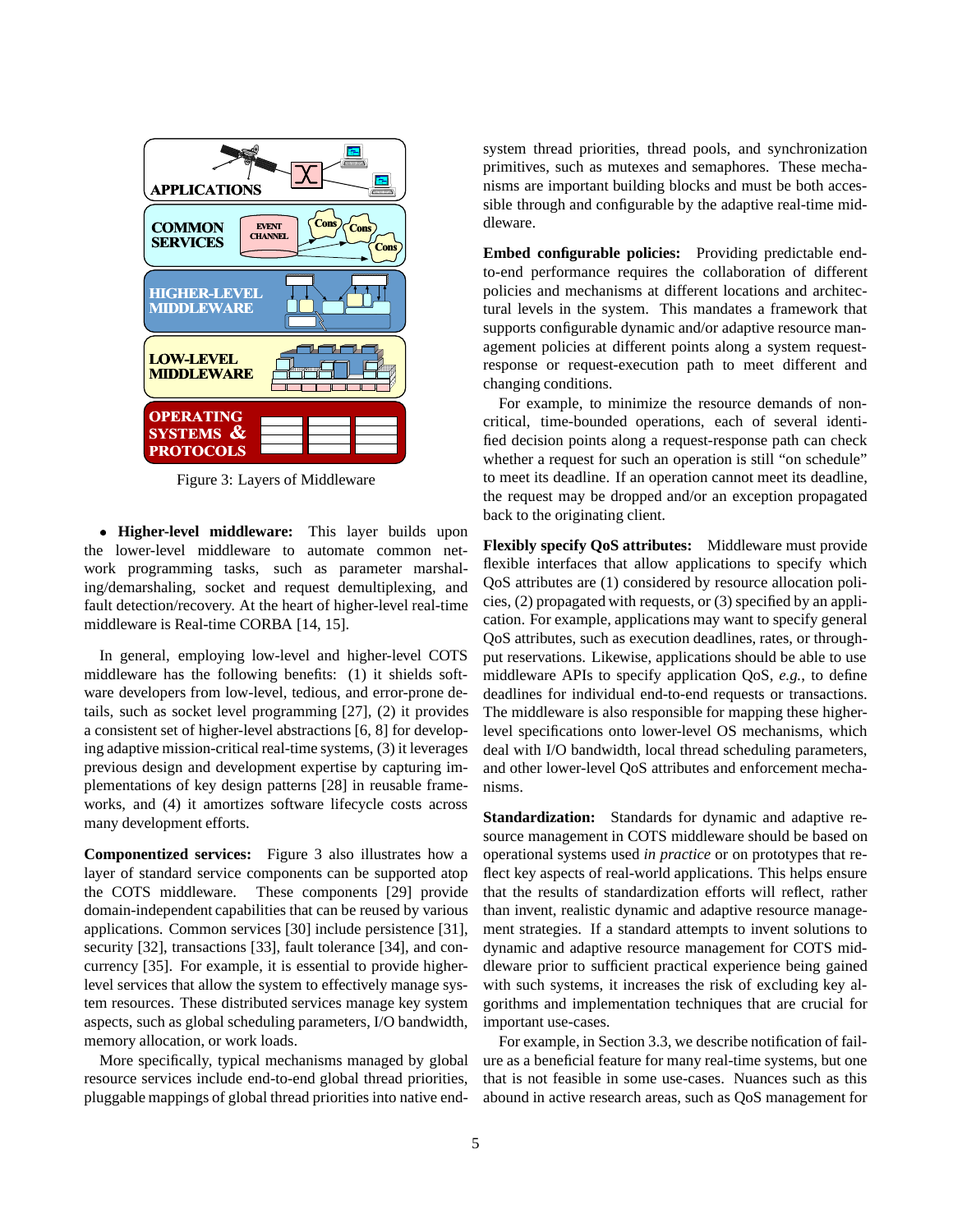mission-critical real-time systems. Thus, attempts to mandate specific features prior to a reasonably thorough exploration of the problem domain in practice can have unintended and undesirable consequences.

### **3.3 Desired Capabilities**

We believe the following features are useful to developers of mission-critical adaptive real-time systems, but are perhaps not sufficiently general to be cast as necessary requirements for all mission-critical real-time systems.

**Start with well-known policies:** Reference implementations of well-known resource allocation policies, such as the RMS [36], EDF [36], MLF [37], and MUF [37] CPU scheduling strategies, serve as starting points for development and prototyping activities. To support these well-known policies, the middleware framework should support sufficient generality and/or flexibility in the mechanisms for resource allocation so that it is both feasible and efficient to substitute one such policy for another. For example, the request dispatching mechanism shown in Figure 4 can be configured to support



Figure 4: Request Dispatching Mechanism

RMS, EDF, MLF, or MUF simply by specifying the number and types of dispatching queues, and the priorities of the corresponding dispatching threads [6].

**Identified decision points:** Real-time COTS middleware must support identifiers for resource management decision points along each request-and-response path. Supporting such identifiers allows real-time aspects, such as deadlines and reservations, to be specified with respect to these individual scheduling decision points. For example, reserving CPU cycles and network bandwidth along a distributed requestresponse path requires that specific reservations be made on *identified* endsystems and network links.

**Notification of failure:** It is often desirable to support exception propagation back along the request-response path when real-time semantics fail, *e.g.*, a deadline is missed. For many real-time systems, failure notification is mandatory, particularly for critical operations. As discussed in Section 3.2, however, a system may drop a request for a non-critical timeconstrained operation that will miss its deadline and thus give no value for completion. Dropping such non-critical operations conserves resources for other more productive activities, and it is reasonable to allow that the overhead for failure notification be avoided in such cases, as well. Therefore, we cast exception propagation as a desirable capability, rather than a mandatory one.

#### **3.4 Necessary Exclusions**

Based on our previous experience [1, 8, 2, 6, 3, 21] developing a wide-range of real-time applications on QoS-enabled middleware, we believe it is necessary to make the following exclusions to preserve the flexibility of developers to build correct implementations of diverse features for mission-critical adaptive real-time systems:

**Attribute restrictions:** We believe there should be no restrictions on which attributes, such as execution time or criticality, are (1) considered by a resource allocation policy, (2) forwarded along a request-response path, or (3) supplied by the application. While the set of attributes shown in Figure 5 has been sufficient for previous work on QoS-enabled middle-



Figure 5: Operation Characteristics

ware, we anticipate that there will be use-cases where additional attributes are needed. Therefore, we do not support the notion that any one set of attributes is *necessarily* complete for all systems.

**Feature deprecation:** No removal of features from COTS middleware standards, such as the Real-time CORBA specification [15], unless a fundamental contradiction with mandatory dynamic or adaptive resource scheduling features is discovered.

**Restrictions on non-real-time issues:** It is important that there be no restrictions on the ability of resource allocation policies to address non-real-time issues such as throughput and fairness, as well as real-time issues, such as as priority preservation and deterministic timing bounds.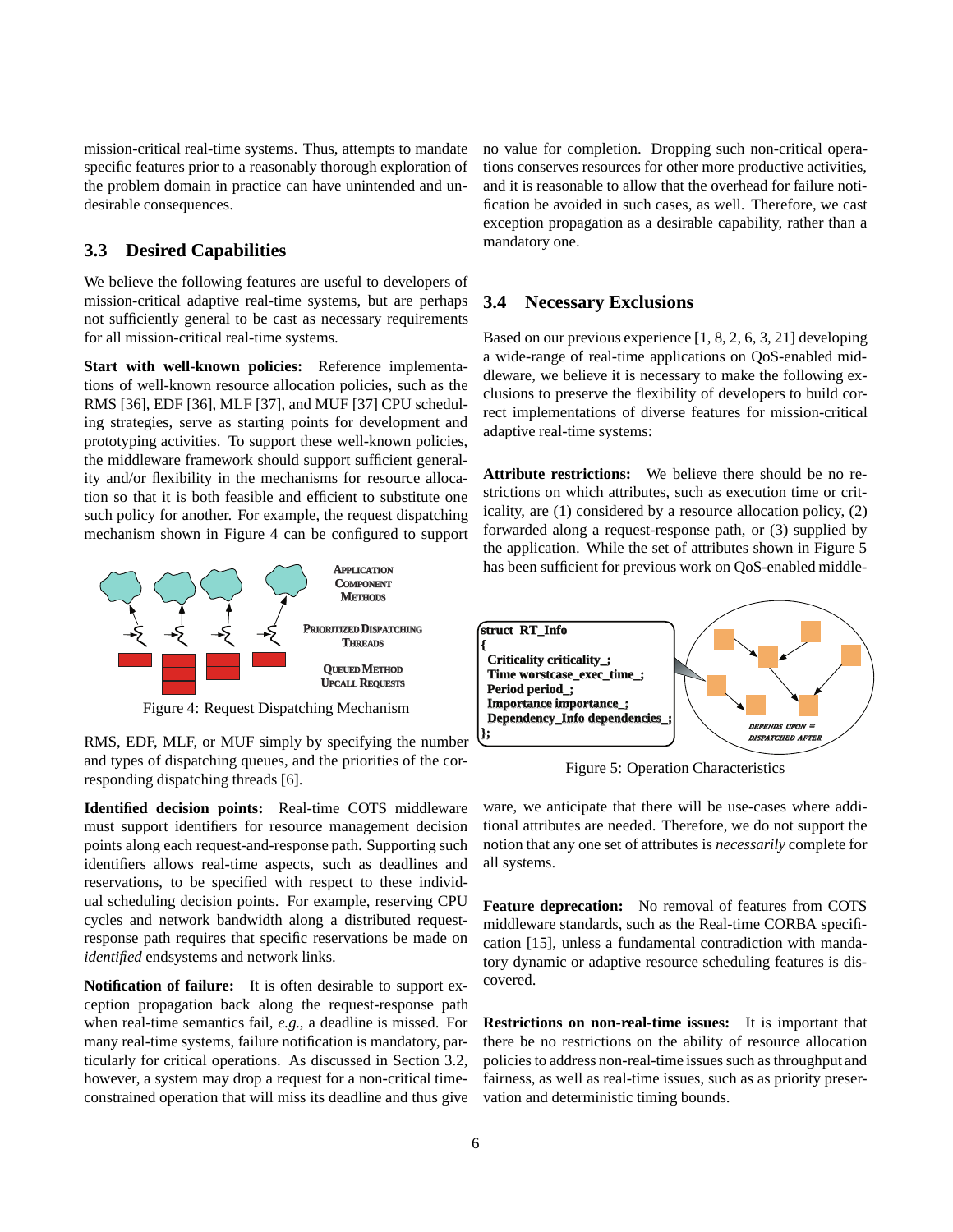## **3.5 Relationship to Existing Techniques and** *for monitoring and visualization*, which we describe below. **Research Communities**

We view the techniques proposed in this paper, such as dynamic scheduling [6], multi-resource scheduling [9], and adaptive reconfiguration [8], as necessary and appropriate extensions to the static resource allocation techniques that have been used historically. By preserving the best attributes of these approaches and extending their capabilities as efficiently as possible, we believe a new generation of mission-critical adaptive real-time systems can be realized. For example, sensor-driven systems with hard real-time processing requirements can benefit greatly from dynamic scheduling capabilities, particularly to make effective use of over-provisioned resources during non-peak loads.

Another valuable feature used in many real-time systems is statically allocated priority banding [6], which can be enforced by preemptive thread priorities. Priority banding is essential because higher priority operations can be shielded from the resource demands of lower priority operations. Hybrid staticdynamic scheduling techniques [37] offer a way to preserve the off-line scheduling guarantees for critical operations, while increasing overall system utilization.

As more real-time systems are interconnected, both with each other and with non-real-time systems, the need to support flexible and configurable scheduling capabilities [6] becomes increasingly important. We also believe that emerging standards for dynamic and adaptive resource management in real-time mission-critical systems should extend corresponding standards for static resource management. For example, standards for dynamic CPU scheduling in real-time middleware should extend the existing static CPU scheduling mechanisms of current real-time middleware specifications, so that the existing static mechanisms will interoperate with additional capabilities for dynamic scheduling.

Finally, important insights can be gleaned from the operating system and networking research communities. These communities have developed a plethora of QoS policies and mechanisms that address enforcement, allocation, and adaptation. These research activities have addressed specific issues, such as hierarchical scheduling [38], fair resource allocation [39], distributed signaling protocols [40], and admission control policies [41].

# **4 Progress to Date**

Our progress to date in identifying key patterns and developing techniques for adaptive and dynamic resource management and applying them to real-time mission-critical systems can be classified into three main areas: (1) *adaptive resource management*, (2) *adaptive architectures*, and (3) *frameworks*

#### **4.1 Adaptive Resource Management**

Responsiveness to changing situational factors is a key requirement of many real-time mission-critical systems. To respond effectively to the new combination of situational factors, a real-time mission-critical system must often modify its operating characteristics. For instance, it may require different strategies for allocating scarce system resources, such as CPU cycles and network bandwidth, to respond effectively to the new combination of situation factors.

During the past three years, we have explored several related topics in the context of real-time embedded information systems. These topics include developing a strategized framework for static, dynamic, and hybrid static/dynamic scheduling [6] illustrated in Figure 6. In addition, we have applied this



Figure 6: Strategized Scheduling Framework

framework to integrate adaptation capabilities in the application, resource manager, and operation scheduling/dispatching layers [3] of real-time, mission-critical avionics systems [2, 1].

### **4.2 Adaptive System Architectures**

During our earlier efforts to manually integrate adaptation capabilities from different system layers, it became evident that a *meta-level* integration capability was desirable for the following reasons:

**Simplified programming model:** Providing a meta-level description of the various adaptive capabilities in different system layers simplifies and reifies the programming model for adaptive real-time mission-critical systems.

**Application-independence:** Providing a meta-level description of the system operating regions decouples the adaptive architecture from the particulars of any specific application, increasing the relevance of the adaptive system architecture across real-time mission-critical system domains.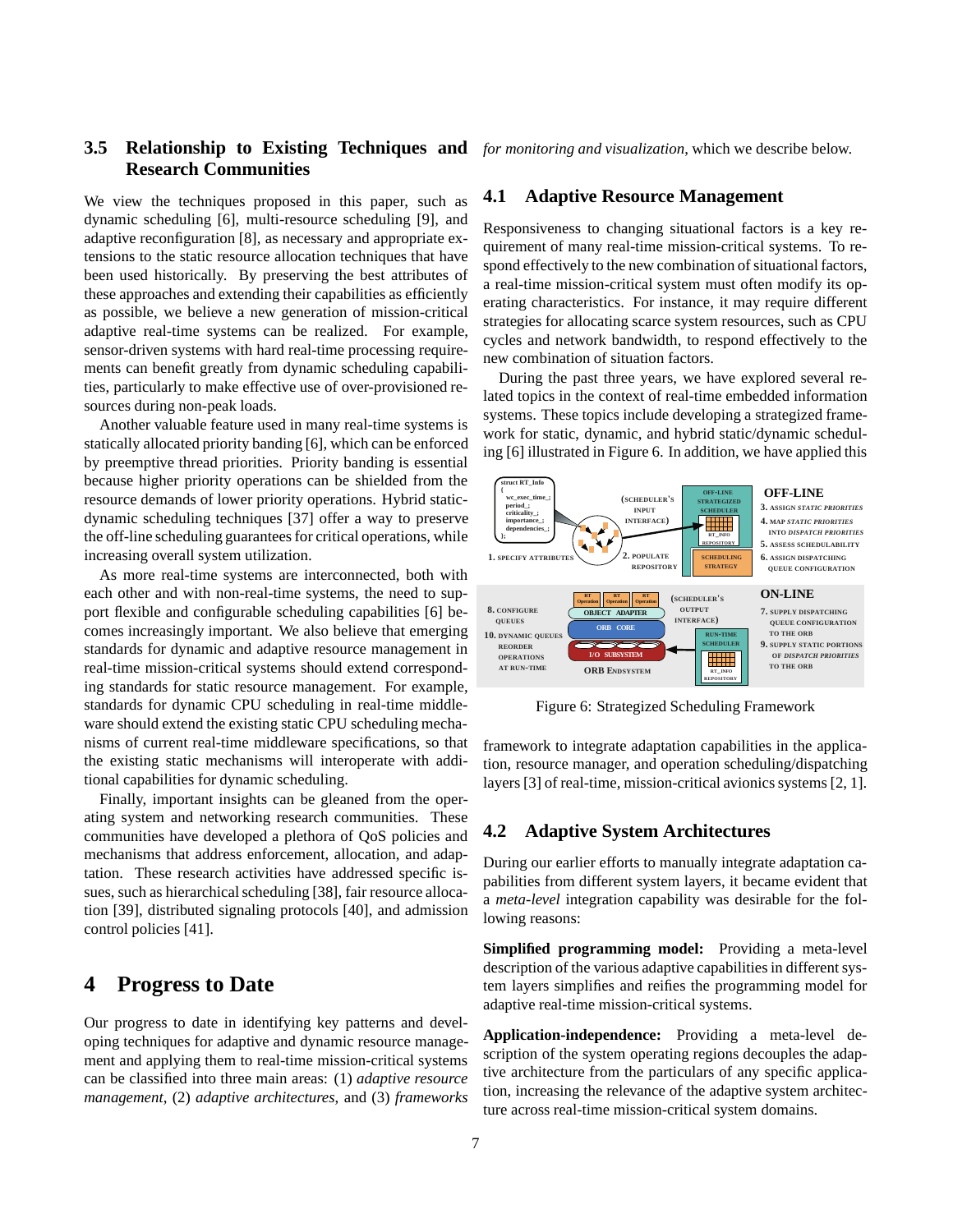**Automated language and tool support:** Providing language and tool support for these descriptions helps to automate and decouple system aspects, such as functionality, timing behavior, and fault tolerance, so that  $(1)$  new aspects can be integrated when new system requirements arise and (2) interactions between the various aspects can be managed effectively.

The work described in Section 4.1 involved integrating key portions of the RT ARM [9] and TAO [5] technologies developed under the DARPA Quorum [4] program, with a sample application from the avionics domain. We are in the process of evolving our adaptive architecture to integrate key aspect-language and resource management capabilities from the QuO [8] technologies, which were also developed under Quorum. The QuO adaptive architecture is shown in Figure 7. We envision significant applicability for this integrated adap-



Figure 7: QuO Adaptive System Architecture

tive architecture, including end-to-end control of distinct QoS aspects in a distributed real-time environment with high variability of situational factors.

## **4.3 Frameworks for Monitoring and Visualization**

To integrate and demonstrate the cooperation of different adaptation mechanisms in the work described in Section 4.1, it was necessary to develop mechanisms for monitoring and reporting real-time system behavior. These mechanisms were used by the resource manager layer to identify the system's current operating region, so that it could make adaptation decisions based on that region. These mechanisms were also used to verify correct real-time behavior of the adaptive system as a whole, and to assess scalability by measuring behavior under different operating conditions.

We have implemented a generic framework for visualizing distributed object computing systems, called DOVE [42]. We have extended that framework to support visualizing real-time behaviors [42], as shown in Figure 8. The extended frame-



Figure 8: Extended Visualization Framework

work use monitoring and reporting mechanisms that are similar to the work described in Section 4.1. In addition, we have investigated classes of real-time algorithms suitable for use in adaptive systems, and have implemented a demonstration of a published algorithm that represents one such class, using this visualization framework.<sup>6</sup>

## **5 Concluding Remarks**

Adaptive real-time COTS middleware is a promising solution for key grand challenges facing researchers and developers of real-world real-time mission-critical systems. However, meeting the QoS requirements of next-generation systems requires more than higher-level design and programming techniques, such as encapsulation and separation of concerns, associated with conventional COTS middleware. Instead, it requires an integrated architecture, based on adaptive real-time middleware patterns, policies, and mechanisms, that can deliver endto-end QoS support at multiple levels in distributed real-time and embedded systems.

To support an adaptive COTS middleware architecture effectively requires new dynamic and adaptive resource management techniques that extend existing static resource management techniques. By preserving the key capabilities of the static approaches, and generalizing those capabilities to include dynamic and hybrid static/dynamic capabilities, mission-critical adaptive real-time systems can be built to address the needs of broad application categories. The key is to support a multi-dimensional end-to-end QoS [10] framework that allows middleware and application developers to more easily effect, control, and coordinate the collection of lower-level mechanisms that come into play, using techniques

<sup>6</sup>The visualization framework demonstration is available in the TAO/examples/Simulator directory in the TAO ORB at URL www.cs.wustl.edu/~schmidt/TAO.html.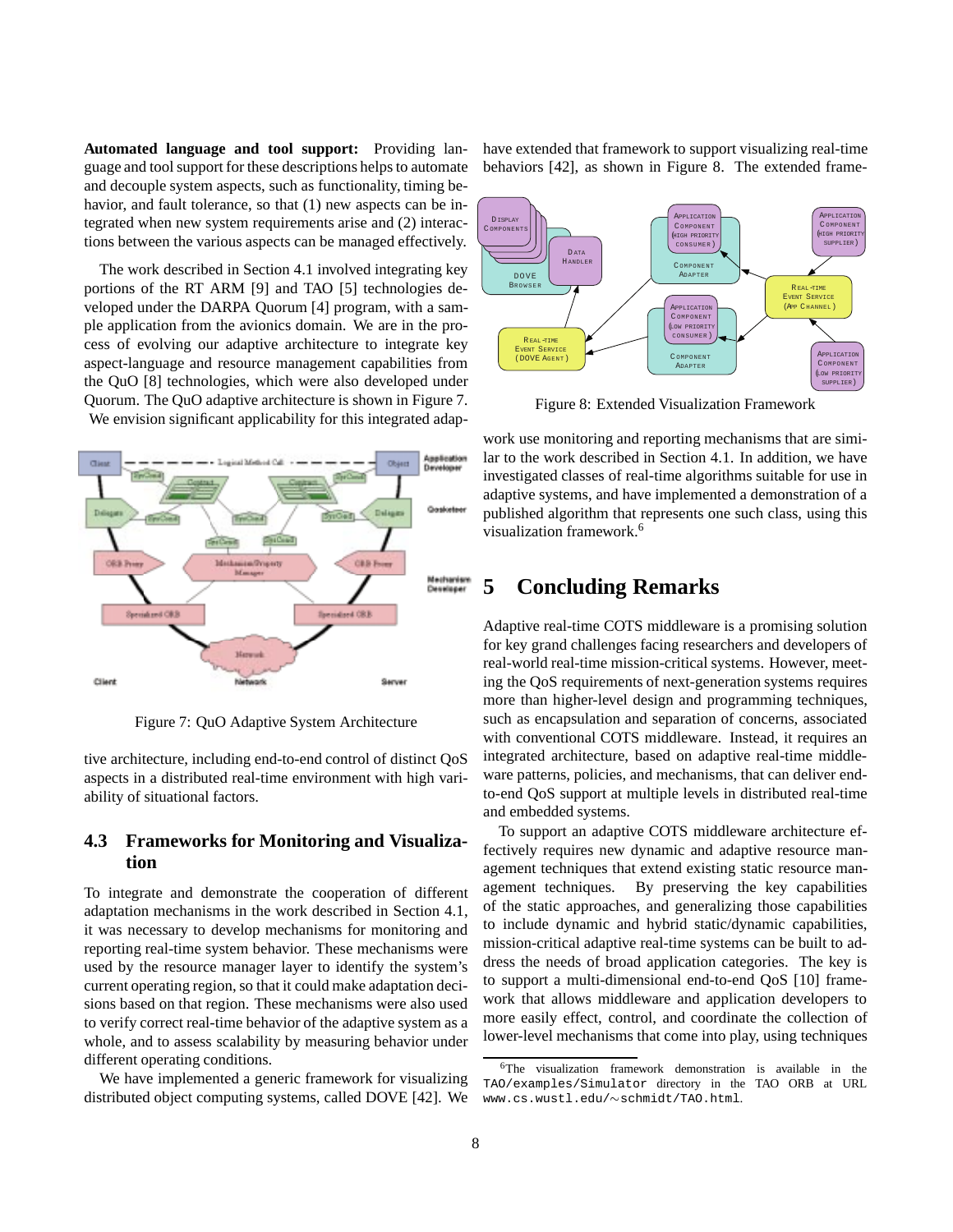that are simple and cost-effective to use, understand, and validate. We believe the research directions outlined in this paper provide the basis for the next-generation of mission-critical, real-time systems.

# **6 Acknowledgements**

We would like to thank Tom Ziomek for providing feedback on this paper. His comments and suggestions were valuable in improving the quality of the writing, and in connecting our ideas to existing technologies for mission-critical systems.

## **References**

- [1] T. H. Harrison, D. L. Levine, and D. C. Schmidt, "The Design and Performance of a Real-time CORBA Event Service," in *Proceedings of OOPSLA '97*, (Atlanta, GA), ACM, October 1997.
- [2] D. L. Levine, C. D. Gill, and D. C. Schmidt, "Dynamic Scheduling Strategies for Avionics Mission Computing," in *Proceedings of the 17th IEEE/AIAA Digital Avionics Systems Conference (DASC)*, Nov. 1998.
- [3] B. S. Doerr, T. Venturella, R. Jha, C. D. Gill, and D. C. Schmidt, "Adaptive Scheduling for Real-time, Embedded Information Systems," in *Proceedings of the 18th IEEE/AIAA Digital Avionics Systems Conference (DASC)*, Oct. 1999.
- [4] DARPA, "The Quorum Program." http://www.darpa.mil/ito/research/quorum/index.html, 1999.
- [5] D. C. Schmidt, D. L. Levine, and S. Mungee, "The Design and Performance of Real-Time Object Request Brokers," *Computer Communications*, vol. 21, pp. 294–324, Apr. 1998.
- [6] C. D. Gill, D. L. Levine, and D. C. Schmidt, "The Design and Performance of a Real-Time CORBA Scheduling Service," *The International Journal of Time-Critical Computing Systems, special issue on Real-Time Middleware*, 2000, to appear.
- [7] L. R. Welch, B. A. Shirazi, B. Ravindran, and C. Bruggeman, "DeSiDeRaTa: QoS Management Technology for Dynamic, Scalable, Dependable Real-Time Systems," in *IFACs 15th Symposium on Distributed Computer Control Systems (DCCS98)*, IFAC, 1998.
- [8] J. A. Zinky, D. E. Bakken, and R. Schantz, "Architectural Support for Quality of Service for CORBA Objects," *Theory and Practice of Object Systems*, vol. 3, no. 1, 1997.
- [9] J. Huang, R. Jha, W. Heimerdinger, M. Muhammad, S. Lauzac, B. Kannikeswaran, K. Schwan, W. Zhao and R. Bettati, "RT-ARM: A real-time adaptive resource management system for distributed mission-critical applications," in *Workshop on Middleware for Distributed Real-Time Systems, RTSS-97*, (San Francisco, California), IEEE, 1997.
- [10] R. R. Rajkumar, C. Lee, J. P. Lehoczky, , and D. P. Siewiorek, "Practical Solutions for QoS-based Resource Allocation Problems," in *IEEE Real-Time Systems Symposium*, (Madrid, Spain), IEEE, December 1998.
- [11] S. Wang, Y.-C. Wang, and K.-J. Lin, "A General Scheduling Framework for Real-Time Systems," in *IEEE Real-Time Technology and Applications Symposium*, IEEE, June 1999.
- [12] D. M. A. Bavier, L. Peterson, "BERT: A Scheduler for Best Effort and Realtime Tasks," Tech. Rep. TR-602-99, Princeton University, 1999.
- [13] A. Gokhale and D. C. Schmidt, "Techniques for Optimizing CORBA Middleware for Distributed Embedded Systems," in *Proceedings of INFOCOM '99*, Mar. 1999.
- [14] Object Management Group, *The Common Object Request Broker: Architecture and Specification*, 2.3 ed., June 1999.
- [15] Object Management Group, *Realtime CORBA Joint Revised Submission*, OMG Document orbos/99-02-12 ed., March 1999.
- [16] Sun Microsystems, "Jini Connection Technology." http://www.sun.com/jini/index.html, 1999.
- [17] A. Wollrath, R. Riggs, and J. Waldo, "A Distributed Object Model for the Java System," *USENIX Computing Systems*, vol. 9, November/December 1996.
- [18] Anne Thomas, Patricia Seybold Group, "Enterprise JavaBeans Technology." http://java.sun.com/products/ejb/white paper.html, Dec. 1998. Prepared for Sun Microsystems, Inc.
- [19] D. Box, *Essential COM*. Addison-Wesley, Reading, MA, 1997.
- [20] IBM, "MQSeries Family." http://www-4.ibm.com/software/ts/mqseries/, 1999.
- [21] B. S. Doerr and D. C. Sharp, "Freeing Product Line Architectures from Execution Dependencies," in *Proceedings of the 11th Annual Software Technology Conference*, Apr. 1999.
- [22] R. Braden et al, "Resource ReSerVation Protocol (RSVP) Version 1 Functional Specification." Internet Draft, May 1997. ftp://ietf.org/internet-drafts/draft-ietf-rsvp-spec-15.txt.
- [23] S. Blake, D. Black, M. Carlson, E. Davies, Z. Wang, and W. Weiss, "An architecture for differentiated services," *Network Information Center RFC 2475*, December 1998.
- [24] R. Rajkumar, L. Sha, and J. P. Lehoczky, "Real-Time Synchronization Protocols for Multiprocessors," in *Proceedings of the Real-Time Systems Symposium*, (Huntsville, Alabama), December 1988.
- [25] E. D. Jensen, "Eliminating the Hard/Soft Real-Time Dichotomy," *Embedded Systems Programming*, vol. 7, Oct. 1994.
- [26] D. C. Schmidt, "ACE: an Object-Oriented Framework for Developing Distributed Applications," in *Proceedings of the* 6<sup>th</sup> *USENIX C++ Technical Conference*, (Cambridge, Massachusetts), USENIX Association, April 1994.
- [27] D. C. Schmidt, T. H. Harrison, and E. Al-Shaer, "Object-Oriented Components for High-speed Network Programming," in *Proceedings of the* <sup>1</sup>st *Conference on Object-Oriented Technologies and Systems*, (Monterey, CA), USENIX, June 1995.
- [28] D. C. Schmidt and C. Cleeland, "Applying Patterns to Develop Extensible ORB Middleware," *IEEE Communications Magazine*, vol. 37, April 1999.
- [29] BEA Systems, *et al.*, *CORBA Component Model Joint Revised Submission*. Object Management Group, OMG Document orbos/99-07-01 ed., July 1999.
- [30] Object Management Group, *CORBAServices: Common Object Services Specification, Revised Edition*, 95-3-31 ed., Mar. 1995.
- [31] Object Management Group, *Persistent State Service 2.0 Specification*, OMG Document orbos/99-07-07 ed., July 1999.
- [32] Object Management Group, *Security Service Specification*, OMG Document ptc/98-12-03 ed., December 1998.
- [33] Object Management Group, *Transaction Services Specification*, OMG Document formal/97-12-17 ed., December 1997.
- [34] Object Management Group, *Fault Tolerance CORBA Using Entity Redundancy RFP*, OMG Document orbos/98-04-01 ed., April 1998.
- [35] Object Management Group, *Concurrency Services Specification*, OMG Document formal/97-12-14 ed., December 1997.
- [36] C. Liu and J. Layland, "Scheduling Algorithms for Multiprogramming in a Hard-Real-Time Environment," *JACM*, vol. 20, pp. 46–61, January 1973.